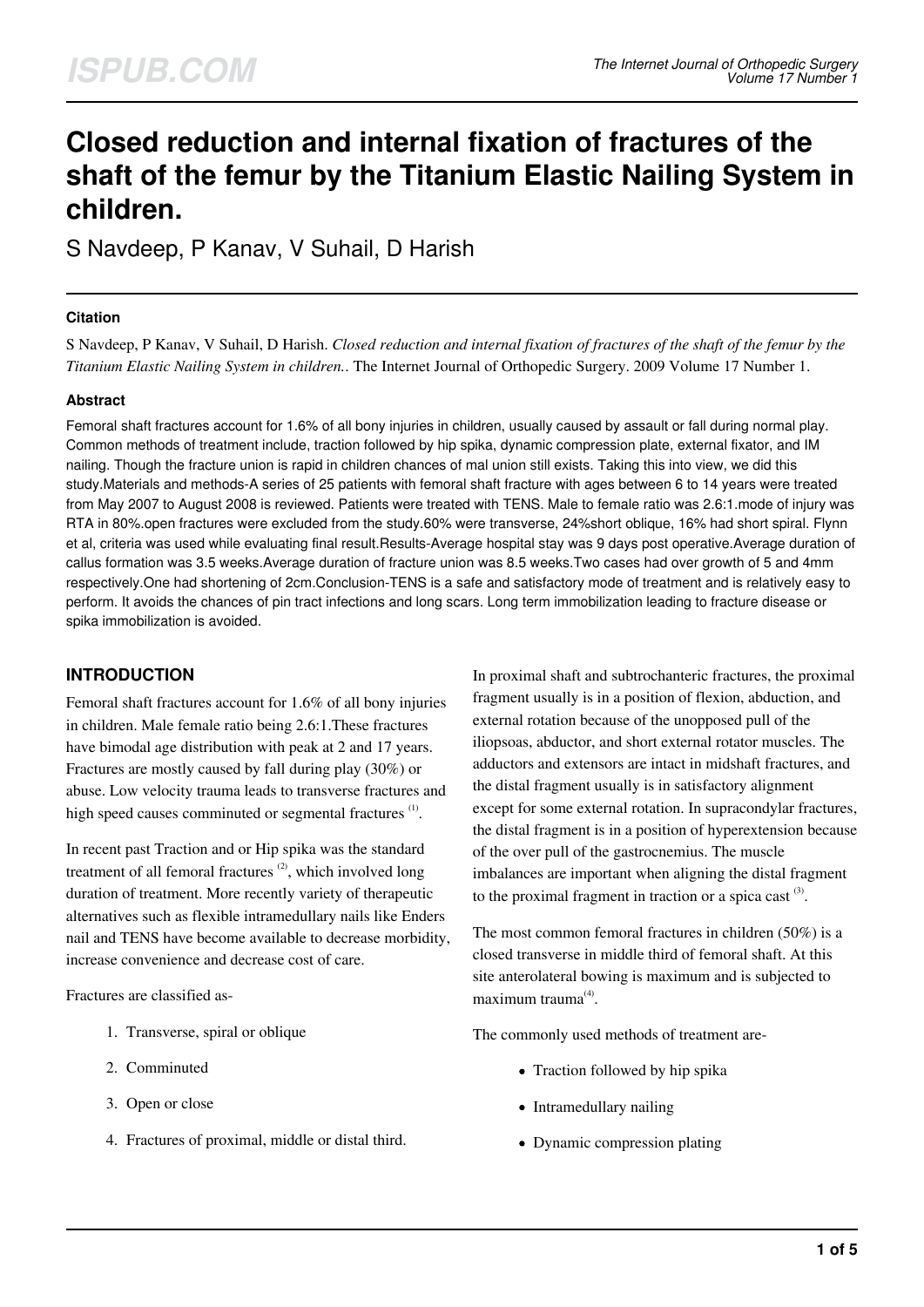### • External fixator.

Traction followed by hip spika has been a standard treatment for most of pediatric femoral shaft fractures. Appropriate traction is maintained for some time till fracture becomes sticky. This is followed by hip spika till fracture unites. Most of the femoral shaft fractures heal without significant complications with conservative treatment in this age group (5-10) .

Some authors have recommended external fixator as primary treatment of femoral shaft fractures particularly in 6 to 12 years of age. It has been used in patients with multiple trauma, vascular compromise, and open fractures (11-13).however their use in closed injuries is not palatable to all.

One effective alternative is use of flexible intramedullary nails such as Ender' s and Titanium Elastic Nails. In these procedures complete healing with return to pre injury level occurs early. Decreased hospitalization, low cost of implants, less potential damage to growth centers, decreased blood loss and operative time suggest that TENS has a merit over procedures. The biomechnical principal of TENS is based on the symmetrical bracing action of two elastic nails inserted into the metaphysis, each of which bears against the inner bone at three points.

Hence we took up this study to

To study the result of operative treatment in fracture shaft of femur by TENS

To study the complications of above said method.

The results were evaluated Flynn et al scoring criteria<sup>(14)</sup>.

### **SUBJECTS AND METHODS**

Study was conducted in PG Deptt. Of Orthopaedics GMC , Jammu during period of May 2007 to Aug 2008.

### **INCLUSION CRITERIA**

25 patients of fractures SOF both male and female in age group of six to fourteen years were included.

### **EXCLUSION CRITERIA**

- 1. Unstable fractures (long oblique /spiral) and multifragmentary.
- 2. Compound fractures.

Patients were admitted and examined. Any life threatening injury was ruled out. Necessary first aid, IV fluids, analgesics, adequate splintage was given. Radiographs of local parts, all routine investigations foe anesthesia were done.

### **IMPLANT AND SURGICAL TECHNIQUE**

There are two standard techniques viz. ascending and descending depending on location of fractures. TENS is available in five diameters: two mm, two and a half mm, three mm, three and a half mm,four mm, and are 440 mm in length. Nails are coloured coded for easy identification and rounded tip ensures smooth and easy insertion. Proper nail diameter is no more then 40% of the width of the canal. The following sizes are used acc. To age

- 1. six eight year old –three mm nail.
- 2. nine to eleven year old—three and a half mm
- 3. 12-14 year old—four mm nail.

The patient is positioned on fracture table, closed reduction achieved with image intensifier. Prepare and drape the part. Contour both nails into bow shaped with nail tip pointing to the concave side of nail, apex of bow should be at level of fracture. Entry point is 3cms above the distal femoral physis on lateral and medial side. Select largest drill bit relative to the diameter of the nail. Use double drill sleeve to protect the tissues. Align the nail tip so that convex side glances the far cortex. Attach inserter with universal chuck with the nail. Using controlled blows hammer the nail. Use small f tool to reduce the fracture. Insert second nail in similar way. Two nail are divergent. Cut nail 10-20 mm outside bone for easy retraction. Close skin over drains. Third gen. cephalosporins are given post op. Full knee immobilizer was given for comfort. The patient was discharged around the  $10<sup>th</sup>$  day. The nail was removed around 9-12 months after operation.

### **RESULTS**

Most cases were in nine to twelve age group. RTA was the most common mode of trauma. Most fractures were in the middle third. Average hospital stay was 9 days post operative. Average duration of callus formation was 3.5 weeks. Average duration of fracture union was 8.5 weeks. Two cases had over growth of 5 and 4mm respectively. One had shortening of 2cm. None had refracture during one year of follow up. No case had infection, varus or valgus malformation. None had physeal injury, migration of nail or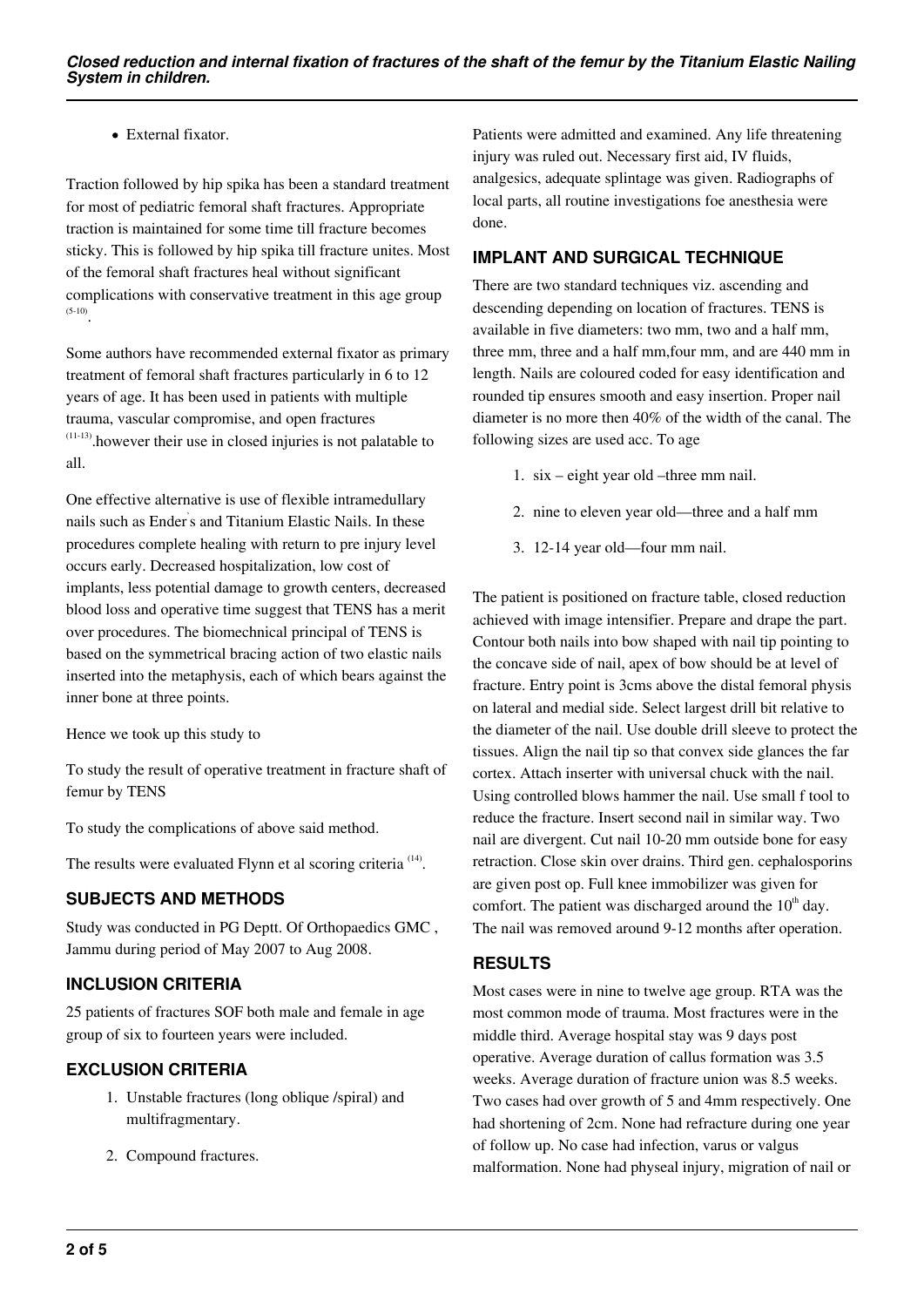rotational deformity. Results. Evaluated using Flynn et al scoring criteria<sup>(14)</sup>.

### **Figure 1**

|                            | excellent | good     | poor                                                  |  |
|----------------------------|-----------|----------|-------------------------------------------------------|--|
| Limb length<br>discrepancy | $<1$ cm   | $<$ 2 cm | $>2$ cm                                               |  |
| Angulations' in<br>degrees | $\leq$    | $5 - 10$ | >10                                                   |  |
| pain                       | absent    | absent   | present                                               |  |
| complications<br>absent    |           | mild     | Major/extended<br>period for resolvable<br>morbidity. |  |

# **Figure 2**

| Results.   | No. of cases |  |
|------------|--------------|--|
| Excellent. | 24(96%)      |  |
| Good.      | 1(4%)        |  |
| Poor.      | 0.           |  |

## **Figure 3**

Fig 1- showing immediate post operative and follow up xrays after 6 weeks.



Note the abundant callus formation.

### **Figure 4**

Figure 2- pre operative and immediate post operative x-rays.



Note three point fixation of TENS nail.

# **DISCUSSION**

The ideal treatment of femoral shaft of fractures in children is defined as one that controls the length and alignment, does not compress or elevate the extremity excessively, and is comfortable for child and convenient for family and cause the least physiological impact possible  $(15)$ . Hip spika cast application produces a satisfactory result in patients younger than 6 yrs of age. Historically children over 6 years of age have been treated with non operative methods, but the children of this age group cannot tolerate the prolonged immobilization of traction for different reasons. By internal fixation, the management of multi-trauma has become easier. This procedure satisfies many patients who insisted upon a perfect fracture alignment at initial treatment and will not accept any overriding of the bones even when reassured (16).

Earlier the operative treatment was mostly used for polytrauma patients, head injury patients and in patients where there was difficulty in maintaining reduction. Recently indications of operative treatment have been expanded to include simple isolated femoral fractures. The closed TENS nailing appears to be an ideal technique. Stabilization with technique is safe without danger to growth plate and device is easily inserted and removed. The slight motion permitted with this allows abundant callus formation not seen with rigid fixation. It has been shown that external callus provides the most rapid restoration of continuity and strength of fractured diaphysis  $(17)$ .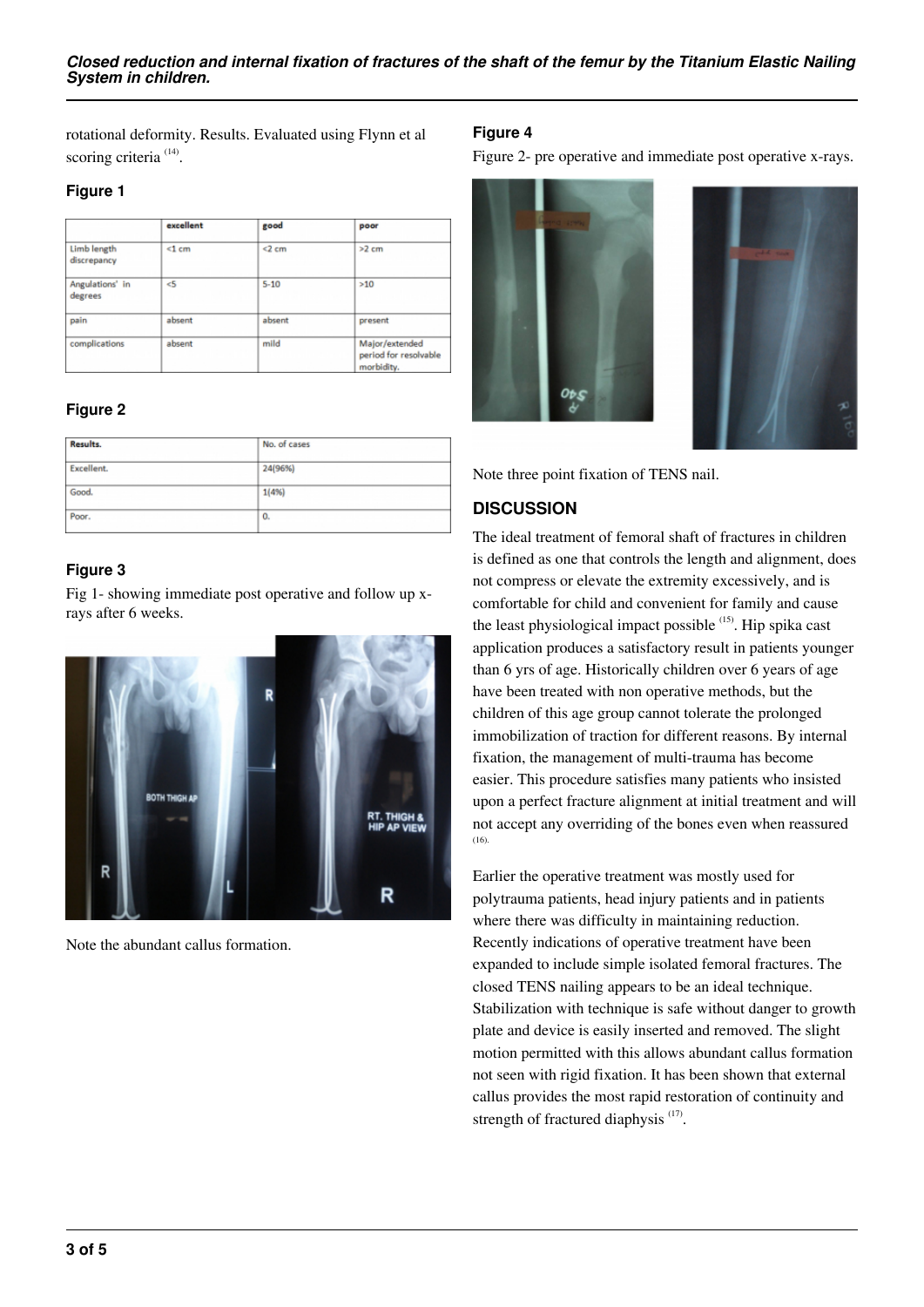*Closed reduction and internal fixation of fractures of the shaft of the femur by the Titanium Elastic Nailing System in children.*

## **CONCLUSION**

TENS is a safe and satisfactory mode of treatment and is relatively easy to perform. It avoids the chances of pin tract infections and long scars. Long term immobilization leading to fracture disease or spika immobilization is avoided.

**References**